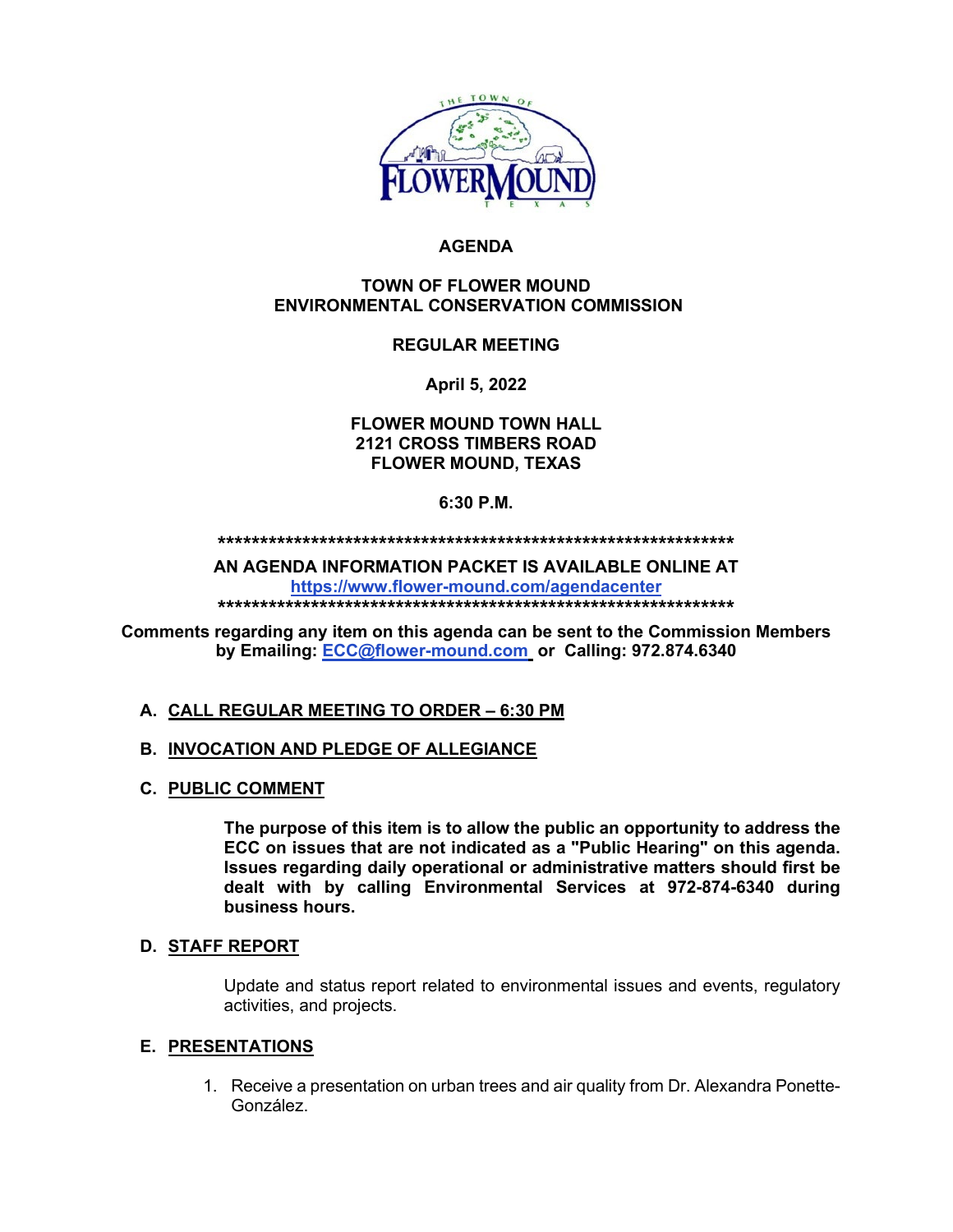## **F. CONSENT AGENDA - CONSENT ITEMS**

**This agenda consists of non-controversial or "housekeeping" items and may be approved with a single motion. A member of the Environmental Conservation Commission may request an item(s) be withdrawn from the consent agenda and moved to regular agenda for discussion by making such request prior to a motion and vote on the Consent Agenda.** 

1. Consider approval of minutes from the regular meeting of the Environmental Conservation Commission held on February 1, 2022.

# **G. REGULAR ITEM**

- 2. Consider an application for a tree removal permit (TRP22-0002) for twenty-eight (28) specimen trees on property proposed for development as Cummings Ranch residential development. The property is generally located north of Cross Timbers Road and west of Shiloh Road.
- 3. Consider a recommendation to the Planning and Zoning Commission and Town Council of an Open Space Management Plan and Concept Plan for the proposed Cummings Ranch cluster development. The property is generally located north of Cross Timbers Road and west of Shiloh Road.

# **H. ADJOURNMENT- REGULAR SESSION**

## **I. CALL WORK SESSION TO ORDER**

## **J. WORK SESSION ITEM**

1. Presentation and discussion on the Town's Cross Timbers Conservation Development District Cluster Development Survey.

## **K. SUBCOMMITTEE REPORT**

Receive updates and status reports related to subcommittee tasks, activities, and projects.

## **L. COORDINATION OF FUTURE AGENDAS/MEETINGS**

# **M. ADJOURNMENT- REGULAR SESSION**

The Flower Mound Town Hall and Council Chambers are wheelchair accessible. Requests for accommodations or interpretive services must be made at least 48 hours prior to this meeting by contacting Helena Lynch, Administrative Assistant, at (972) 874- 6340.